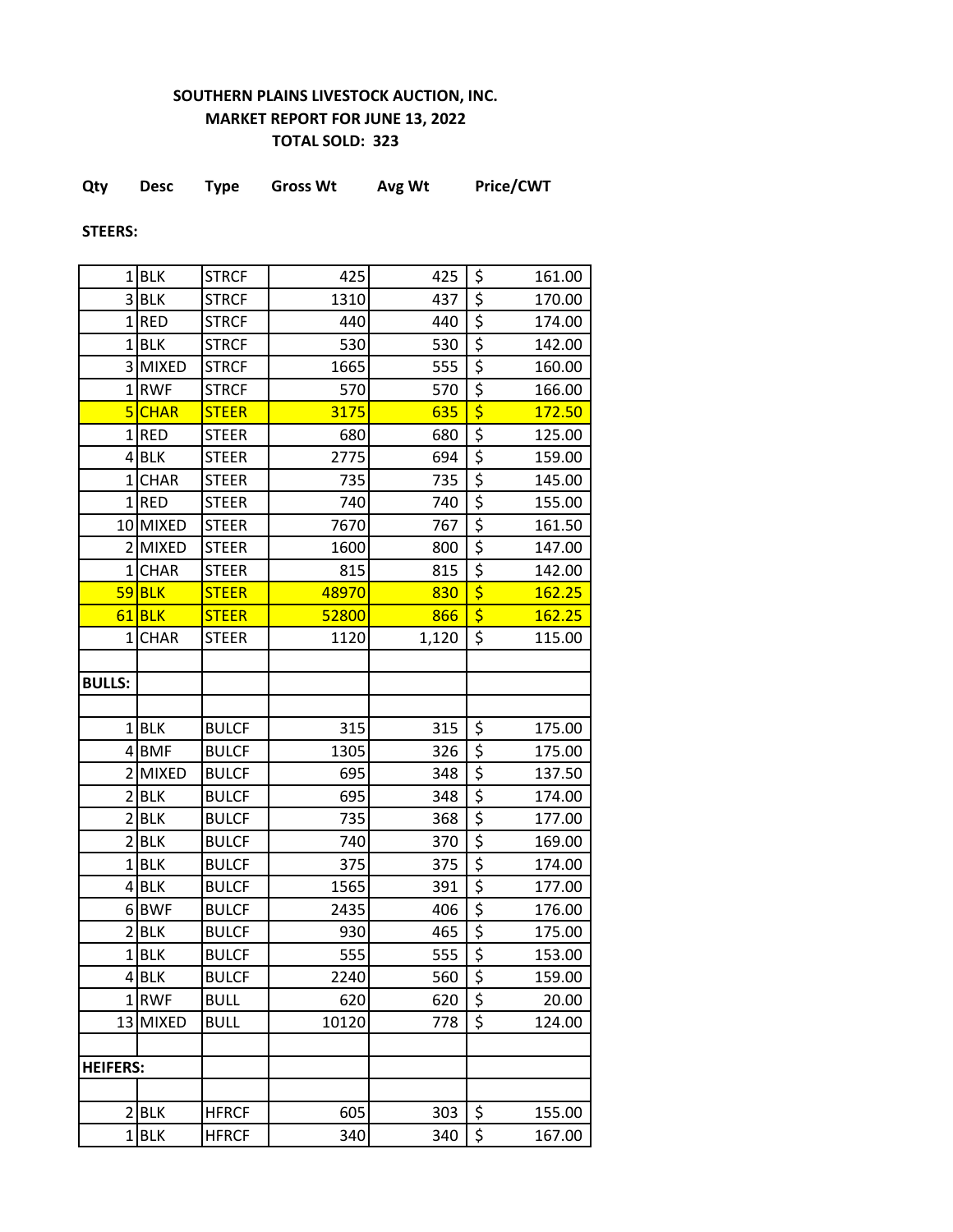|                | 1BMF                  | <b>HFRCF</b> | 345         | 345        | \$                                  | 146.00         |
|----------------|-----------------------|--------------|-------------|------------|-------------------------------------|----------------|
|                | 1BMF                  | <b>HFRCF</b> | 390         | 390        | \$                                  | 160.00         |
| 1              | <b>BLK</b>            | <b>HFRCF</b> | 425         | 425        | \$                                  | 151.00         |
| $\mathbf{1}$   | <b>BLK</b>            | <b>HFRCF</b> | 430         | 430        | \$                                  | 152.00         |
| 3              | <b>BLK</b>            | <b>HFRCF</b> | 1350        | 450        | \$                                  | 165.00         |
| $\mathbf{1}$   | <b>BLK</b>            | <b>HFRCF</b> | 465         | 465        | \$                                  | 160.00         |
| 12             | <b>BLK</b>            | <b>HFRCF</b> | 5600        | 467        | \$                                  | 169.00         |
| 1              | <b>RWF</b>            | <b>HFRCF</b> | 480         | 480        | \$                                  | 155.00         |
| $\mathbf{1}$   | <b>CHAR</b>           | <b>HFRCF</b> | 480         | 480        | \$                                  | 155.00         |
| $\overline{2}$ | <b>BLK</b>            | <b>HFRCF</b> | 965         | 483        | \$                                  | 148.00         |
| $1\vert$       | <b>BLK</b>            | <b>HFRCF</b> | 500         | 500        | \$                                  | 153.00         |
| $\mathbf{1}$   | <b>BLK</b>            | <b>HFRCF</b> | 520         | 520        | $\overline{\xi}$                    | 160.00         |
| $\mathbf{1}$   | <b>BLK</b>            | <b>HFRCF</b> | 520         | 520        | \$                                  | 160.00         |
| 1 <sup>1</sup> | <b>BLK</b>            | <b>HFRCF</b> | 520         | 520        | \$                                  | 144.00         |
| $\mathbf{1}$   | <b>BLK</b>            | <b>HFRCF</b> | 540         | 540        | $\overline{\xi}$                    | 150.00         |
| 1              | <b>BLK</b>            | <b>HFRCF</b> | 560         | 560        | $\overline{\boldsymbol{\zeta}}$     | 127.50         |
| $\overline{2}$ | <b>BLK</b>            | <b>HFR</b>   | 1225        | 613        | $\overline{\boldsymbol{\varsigma}}$ | 148.00         |
| 10             | <b>MIXED</b>          | <b>HFR</b>   | 6470        | 647        | $\overline{\xi}$                    | 125.00         |
| 5              | <b>BLK</b>            | <b>HFR</b>   | 3280        | 656        | $\overline{\boldsymbol{\varsigma}}$ | 145.00         |
| 1              | <b>BLK</b>            | HFR          | 670         | 670        | \$                                  | 137.00         |
|                | 3 MIXED               | <b>HFR</b>   | 2025        | 675        | \$                                  | 136.00         |
| 10             | <b>MIXED</b>          | <b>HFR</b>   | 7825        | 783        | \$                                  | 113.00         |
|                |                       |              |             |            |                                     |                |
| COWS:          |                       |              |             |            |                                     |                |
|                |                       |              |             |            |                                     |                |
|                | $1$ BLK               | COW          | 840         | 840        | \$                                  | 122.00         |
| $\mathbf{1}$   | <b>BLK</b>            | COW          | 885         | 885        | \$                                  | 36.00          |
| 1              | <b>BLK</b>            | COW          | 940         | 940        | \$                                  | 114.00         |
| $\overline{1}$ | <b>RED</b>            | COW          | 940         | 940        | \$                                  | 13.00          |
| $\mathbf{1}$   | <b>RWF</b><br>$1$ BLK | COW          | 945<br>980  | 945<br>980 | \$<br>$\overline{\xi}$              | 70.00          |
|                |                       | COW<br>COW   |             | 990        |                                     | 76.00          |
|                | $1$ BLK<br>$1$ BLK    | COW          | 990<br>1020 | 1,020      | \$<br>$\overline{\xi}$              | 40.00<br>81.00 |
|                | $1$ BLK               | COW          | 1025        | 1,025      | $\overline{\mathcal{L}}$            | 74.00          |
| 1 <sup>1</sup> | <b>BWF</b>            | COW          | 1035        | 1,035      | \$                                  | 73.00          |
| $1\vert$       | <b>CHAR</b>           | COW          | 1050        | 1,050      | $\overline{\xi}$                    | 16.00          |
| $1\vert$       | <b>BLK</b>            | COW          | 1055        | 1,055      | $\overline{\xi}$                    | 74.00          |
| $\mathbf{1}$   | <b>BMF</b>            | COW          | 1055        | 1,055      | \$                                  | 40.00          |
| 1              | <b>BLK</b>            | COW          | 1075        | 1,075      | $\overline{\xi}$                    | 72.00          |
|                | $1$ BLK               | COW          | 1095        | 1,095      | \$                                  | 60.00          |
| $\mathbf{1}$   | <b>BLK</b>            | COW          | 1160        | 1,160      | \$                                  | 83.00          |
| $1\vert$       | <b>BLK</b>            | COW          | 1163        | 1,163      | \$                                  | 84.00          |
| $\mathbf{1}$   | <b>BLK</b>            | COW          | 1163        | 1,163      | $\overline{\xi}$                    | 84.00          |
| $\mathbf{1}$   | <b>BLK</b>            | COW          | 1180        | 1,180      | \$                                  | 81.00          |
| $\mathbf{1}$   | <b>BLK</b>            | COW          | 1190        | 1,190      | \$                                  | 80.00          |
| 1              | <b>BLK</b>            | COW          | 1215        | 1,215      | \$                                  | 82.00          |
| $1\vert$       | <b>BLK</b>            | COW          | 1220        | 1,220      | \$                                  | 66.00          |